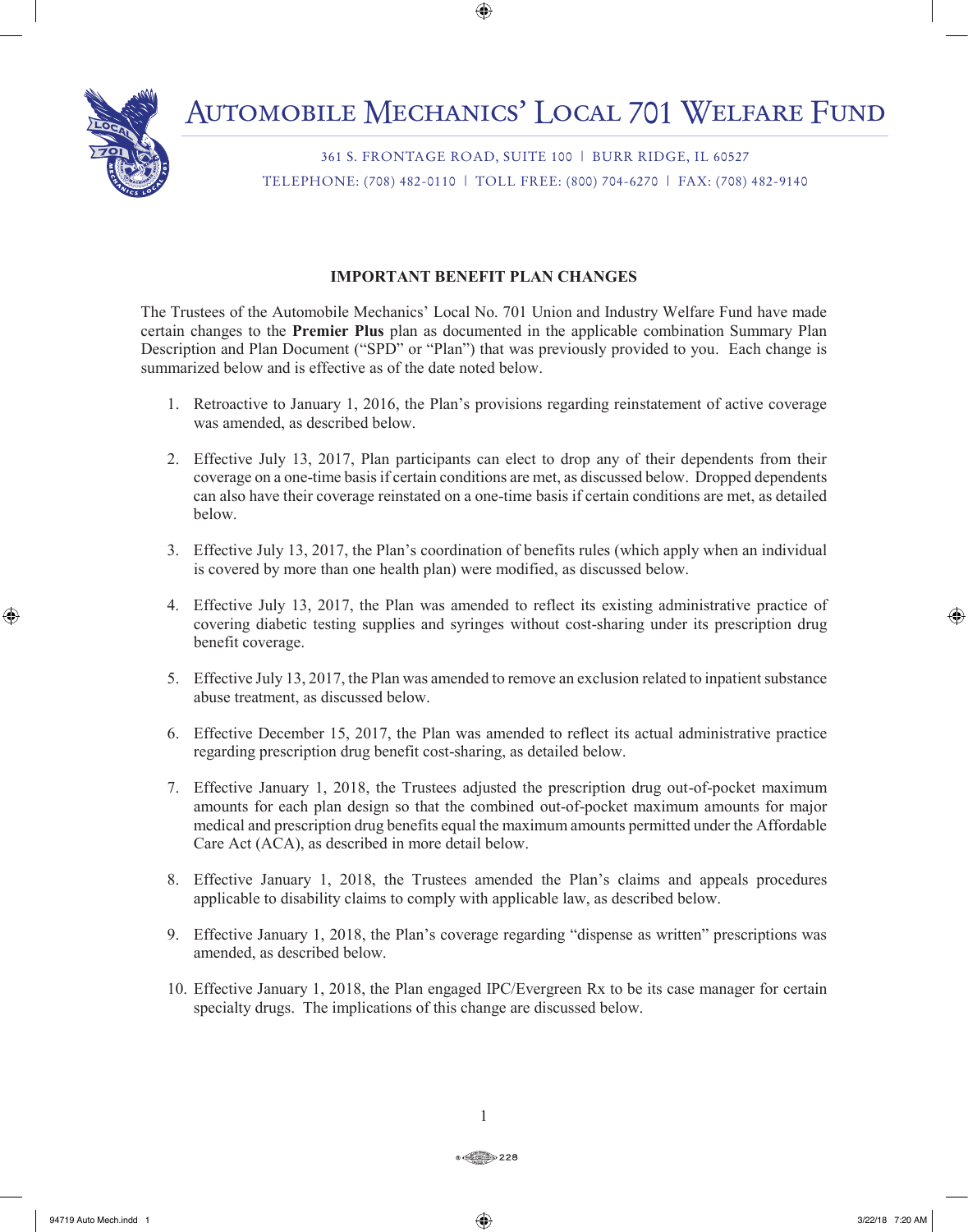# **SUMMARY OF MATERIAL MODIFICATIONS**

This document, referred to as a "summary of material modifications," is intended to supplement the SPD. You should retain this summary of material modifications with your copy of the SPD. If you have any questions, you may contact the Fund Office (708)  $482-0110 \sim$  Toll Free (800) 704-6270.

### **1. Retroactive amendment of coverage reinstatement provisions**

Retroactive to January 1, 2016, the Plan was amended to provide that if your active coverage ends, and you do not continue your coverage by making COBRA payments, your active coverage will be reinstated when you meet the Plan's initial eligibility requirements (e.g., for new employees), as set forth in the SPD.

However, after your active coverage ends, if you continue your coverage by making COBRA payments, your active coverage will be immediately reinstated when you meet the Plan's continuing eligibility requirements (i.e., if and when a contributing employer makes contributions on your behalf during the week immediately following the week in which your COBRA ends, your active coverage will be immediately reinstated), as set forth in the SPD.

# **2. Option to affirmatively drop dependents on a one-time basis**

Effective July 13, 2017, you will be able to make a one-time election to drop your covered dependents from your coverage. In order for your election to be effective, the dependent that you wish to drop from coverage must provide (1) written approval of your decision to drop him/her from your coverage; and (2) proof of alternative coverage, such as under another group health plan (e.g., a plan provided by an employer), individual plan, or under a governmental program (e.g., Medicare or TRICARE). Your election to drop your dependent from your coverage will be effective immediately once the Fund Office receives the items listed in (1) and (2) in the previous sentence.

If you previously dropped a dependent from your coverage, you may reinstate coverage for that dependent only if s/he loses medical coverage under another plan and remains eligible for coverage under this Plan. In order to reinstate coverage for your dependent, you must provide written notice to the Fund office of the loss of your dependent's other coverage within 63 days after the loss of coverage was effective. In addition, your dependent must provide the following items to be reinstated: (1) proof that s/he was covered under and subsequently lost other coverage, including the date on which the other coverage terminated; and (2) written approval of coverage reinstatement under this Plan. Your dependent's coverage will be reinstated as of the first day of the month following the date that the Fund Office receives the items described in the previous sentence. Once you have reinstated your dependent's coverage, you may not thereafter drop your dependent from your coverage again.

# **3. Change to the Plan's coordination of benefits rules**

In situations where an individual is covered by more than one plan, the coordination of benefits rules determine which plan pays first, and which plan pays second. Effective July 13, 2017, the Plan's coordination of benefits rules were modified to state that when an individual is covered as a dependent spouse of an employee by one plan, and a dependent child of an employee by another plan, the plan covering the individual as a dependent spouse pays first.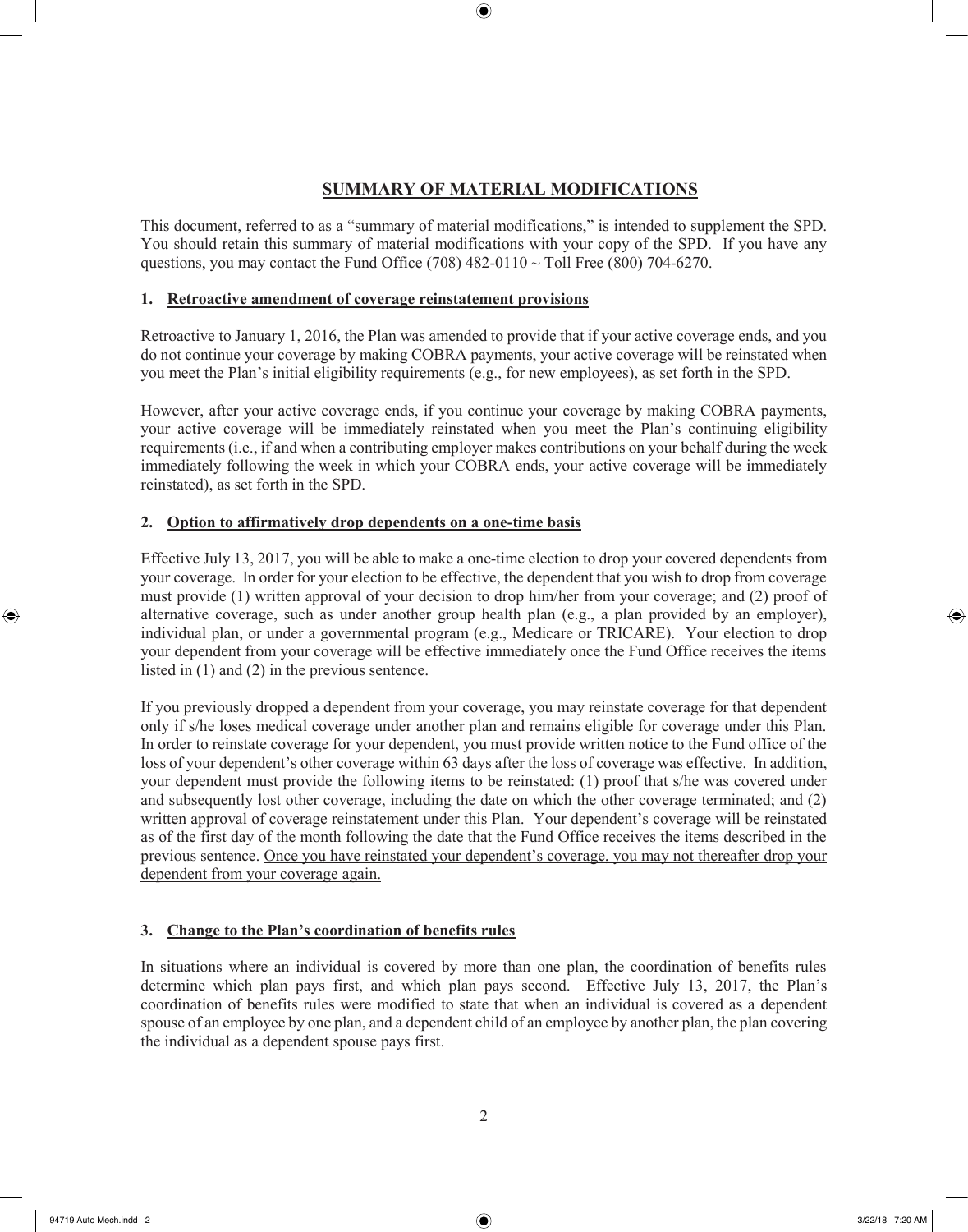# **4. Clarification regarding Plan's coverage of diabetic supplies and syringes**

Effective July 13, 2017, the Trustees amended the SPD to reflect the Plan's long-standing administrative practice of covering diabetic supplies and syringes without cost-sharing (i.e., at 100%) under its prescription drug benefit.

# **5. Removal of inpatient substance abuse treatment-related exclusion**

Effective July 13, 2017, the Trustees removed an exclusion stating that the Plan will not cover any inpatient course of treatment that is terminated without the recommendation or approval of a physician. The Plan will no longer deny coverage for an inpatient substance abuse treatment solely on this basis.

# **6. Clarification regarding the Plan's prescription drug benefit cost-sharing**

Effective December 15, 2017, the Plan was amended to reflect its actual administrative practice regarding its prescription drug benefit cost-sharing as follows:

| <b>Prescription Drug Benefits (Active Employees and their Dependents)</b>                                   |                                                                                            |                                                                        |                                                                                  |
|-------------------------------------------------------------------------------------------------------------|--------------------------------------------------------------------------------------------|------------------------------------------------------------------------|----------------------------------------------------------------------------------|
| <b>Mail Order Service or</b><br><b>Walgreens Retail</b><br><b>Pharmacies (preferred</b><br>after two fills) | For $4$ - up to a 30-day<br>supply, you pay the lesser<br>of actual drug cost or:          | For 31-60 day supply.<br>you pay the lesser of<br>actual drug cost or: | For $64$ up to a 90-day<br>supply, you pay the lesser<br>of actual drug cost or: |
| <b>Generic Medication</b>                                                                                   | \$6 (or actual drug cost, if<br>less) at Walgreens<br>Not available through<br>mail order  | \$42                                                                   | \$15 (or actual drug cost, if<br>less) at Walgreens<br>\$15 through mail order   |
| Preferred Brand Drug                                                                                        | \$25 (or actual drug cost, if<br>less) at Walgreens<br>Not available through<br>mail order | \$50                                                                   | \$65 (or actual drug cost, if<br>less) at Walgreens<br>\$65 through mail order   |
| Non-Preferred Brand<br>Drug                                                                                 | \$40 (or actual drug cost, if<br>less) at Walgreens<br>Not available through<br>mail order | \$80                                                                   | \$100 (or actual drug cost, if<br>less) at Walgreens<br>\$100 through mail order |

Specifically, the SPD was amended to reflect the following changes:

- Thirty-day fills are only available at their lower copays (indicated above) at Walgreens stores. Mail order fills will be assessed the 90-day copays regardless of the fill amount. This change does not impact your ability to obtain your first two fills (counted from February 1, 2017) at a retail store other than Walgreens at the copays reflected above.
- A 31-60 day fill will be assessed the copay for a 90-day fill irrespective of whether it is obtained at Walgreens or through mail order.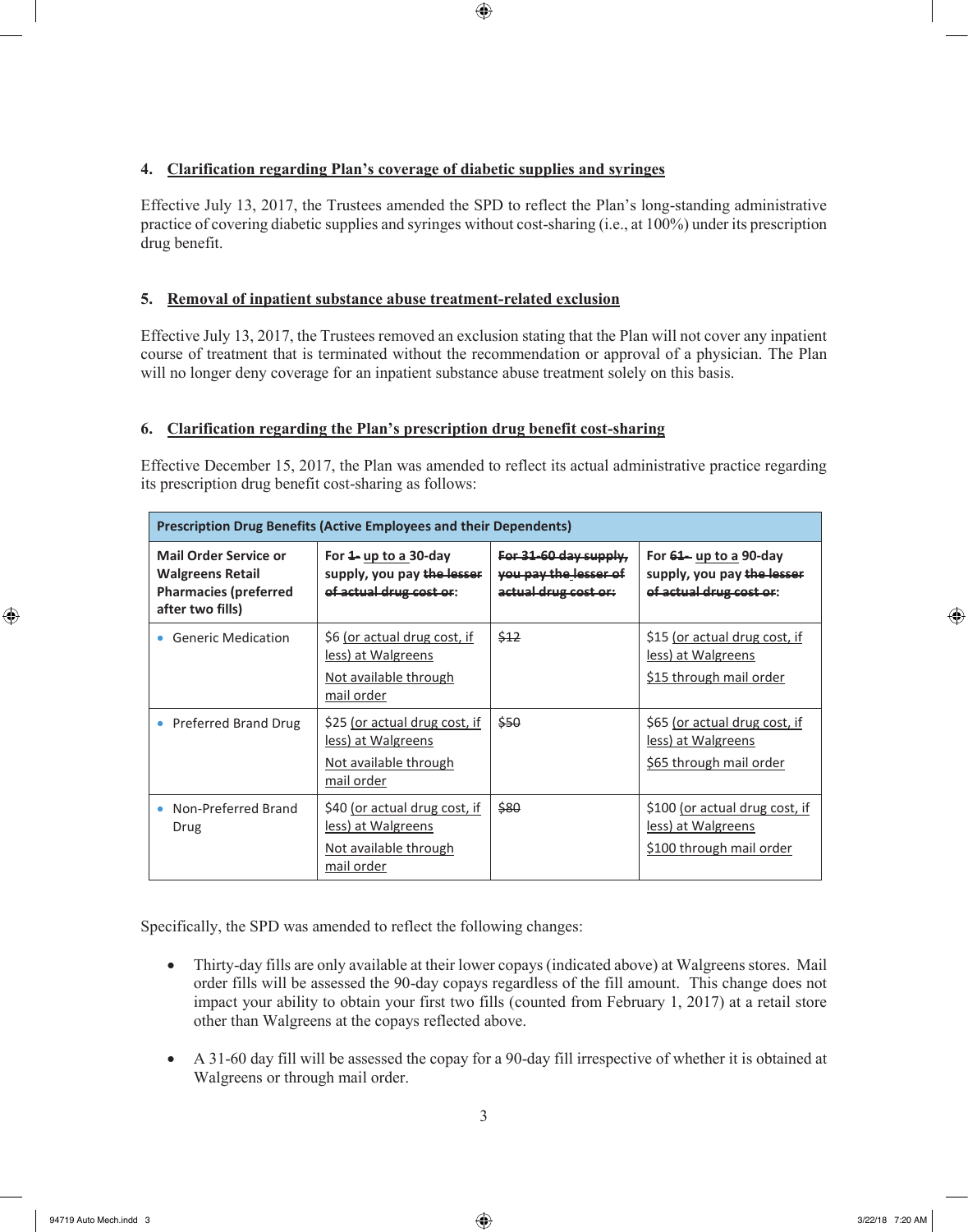### **7. Changes to the Plan's prescription drug out-of-pocket maximum amounts**

Effective January 1, 2018, the Trustees adjusted the calendar year out-of-pocket maximum amounts for prescription drugs in each plan design so that the combined out-of-pocket maximum amounts for major medical and prescription drug benefits equal the maximum amounts permitted under the Affordable Care Act (ACA). The out-of-pocket maximum amounts for major medical benefits remained unchanged. When you and/or family reach the out-of-pocket maximum amount for either major medical or prescription drug benefits during a calendar year, the Plan pays 100% of the additional covered expenses for that calendar year, up to any applicable Plan maximums.

Effective January 1, 2018, the applicable out-of-pocket maximum amounts are as follows:

| <b>Comprehensive Medical Benefit (Active Employees and their Dependents)</b> |                                                      |  |  |
|------------------------------------------------------------------------------|------------------------------------------------------|--|--|
| <b>Calendar Year Out-of-Pocket Maximums*</b>                                 |                                                      |  |  |
| PPO Maximum                                                                  |                                                      |  |  |
| - Major Medical                                                              | \$2,500 per person; \$5,000 per family               |  |  |
| $-$ Prescription Drug <sup>+</sup>                                           | \$4,650\$4,850 per person; \$9,300\$9,700 per family |  |  |

### **8. Changes to the Plan's internal claims and appeals procedures for disability claims**

Effective January 1, 2018, the Trustees amended the Plan's claims and appeals procedures applicable to disability claims. The specific changes, as detailed below, pertain to the information you will receive if your claim or appeal is denied, and your rights in the event that the Plan fails to adhere to its own claims and appeals procedures. Reproduced below are the affected portions of the SPD section titled "Filing and Appealing Claims" with the changes highlighted:

# Filing Claims

### **If a Claim Is Denied**

When you are notified of an initial denial of your claim, the notice will include:

- $\triangleright$  Sufficient information to identify the claim involved, including the date of service, the health care provider and the claim amount (if applicable). Upon request, and a notice that you have the right to receive, upon request, any documents relevant to the adjudication of your claim, including the Plan will provide the diagnosis code(s) and its corresponding meaning, and the treatment code(s) and its corresponding meaning;
- $\triangleright$  The specific reason(s) for the determination, including the denial code and its corresponding meaning, as well as any Plan standards used in denying the claim;
- $\triangleright$  Reference to the Plan provision(s) on which the determination was based;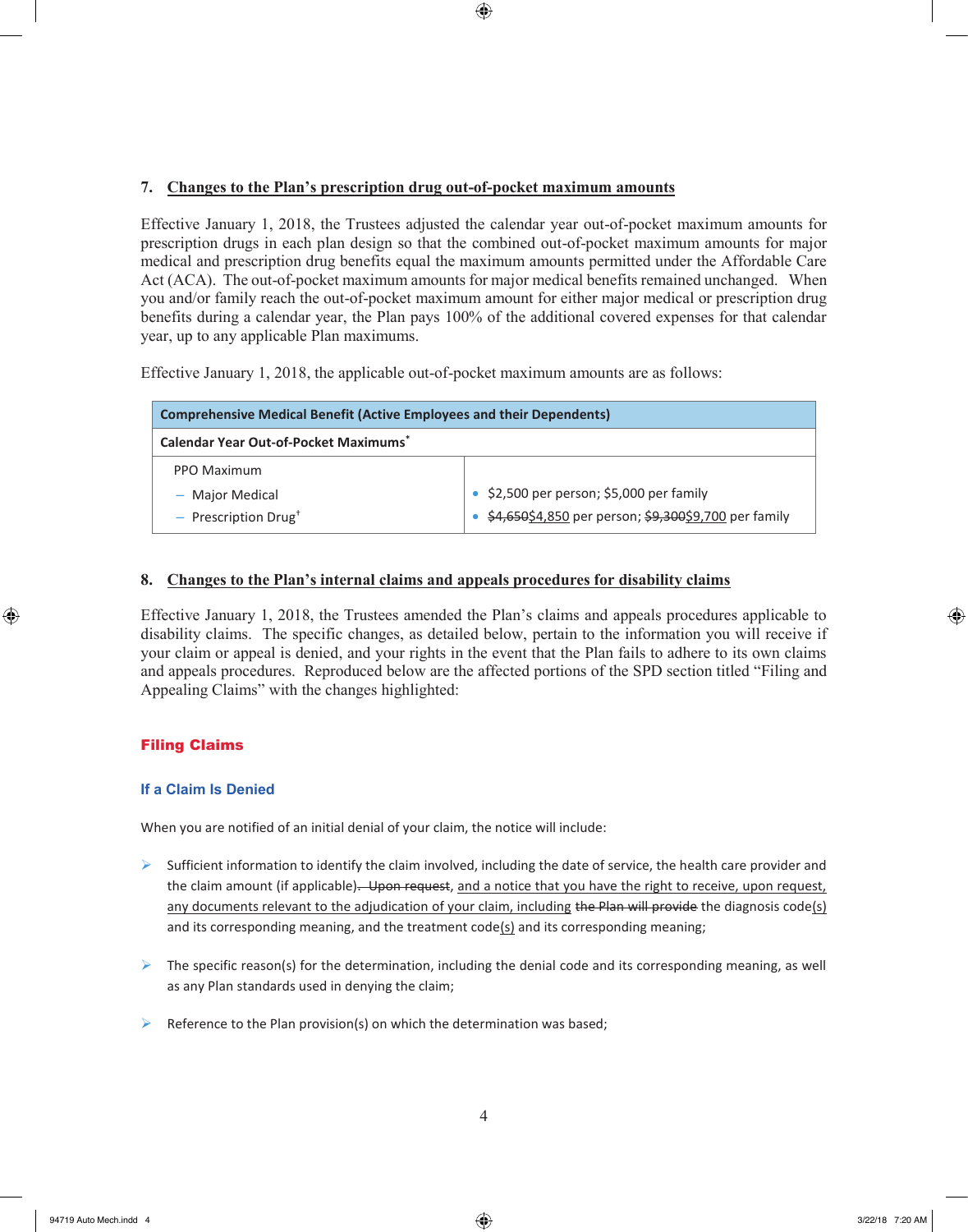- $\triangleright$  A description of any additional information or material needed to properly process your claim and an explanation of the reason it is needed;
- $\triangleright$  A copy of the Plan's internal claims review procedures, and external review processes, along with the time limits and information regarding how to initiate an appeal of your claim;
- A statement of your right to bring a lawsuit under ERISA  $\S502(a)$  following the denial of a claim;
- $\triangleright$  If your claim is denied based on:
	- Any rule, guideline, protocol, or similar criteria, a statement that a copy of the rule, guideline, protocol, or similar criteria is available to you, at no cost, upon request, or a statement that such a rule, guideline, protocol, or similar criteria does not exist; or
	- Medical Necessity, Experimental treatment, or similar exclusion or limit, a statement that a copy of the scientific or clinical judgment or exclusion or limit is available to you, at no cost, upon request.
- $\triangleright$  If your appeal is due to the denial of an urgent care claim, a description of the expedited review process;
- If your disability claim is denied, a discussion of the decision, including the basis for disagreeing with any disability determination made by the Social Security Administration (SSA), if applicable, your treating physician, or vocational professional who evaluated you, to the extent that the Plan's decision does not follow their determinations; and
- $\triangleright$  A disclosure of the availability of, and contact information for, any applicable ombudsman established under the Public Health Services Act to assist you with internal claims and appeals and external review processes.

#### **Appeal Determination Notice**

When you are notified of a determination on your appeal, the notice will include:

- $\triangleright$  Sufficient information to identify the claim involved, including the date of service, the health care provider and the claim amount (if applicable). Upon request, and a notice that you have the right to receive, upon request, any documents relevant to the adjudication of your claim, including the Plan will provide the diagnosis code(s) and its corresponding meaning, and the treatment code(s) and its corresponding meaning;
- $\triangleright$  A statement that you and the Plan may have other voluntary alternative dispute resolution options, such as mediation; one way to find out what may be available is to contact your local U. S. Department of Labor Office and your state insurance regulatory agency;
- $\triangleright$  A statement explaining the external review process, along with any time limits and information regarding how to initiate the external review of your claim;
- A statement that you have a right to bring a civil action under ERISA §502(a) following the denial of your claim;
- $\triangleright$  The specific reason(s) for the determination, including the denial code and its corresponding meaning, and a discussion of the decision, as well as any Plan standards used in denying the claim;
- $\triangleright$  Reference to the Plan provision(s) on which the determination was based;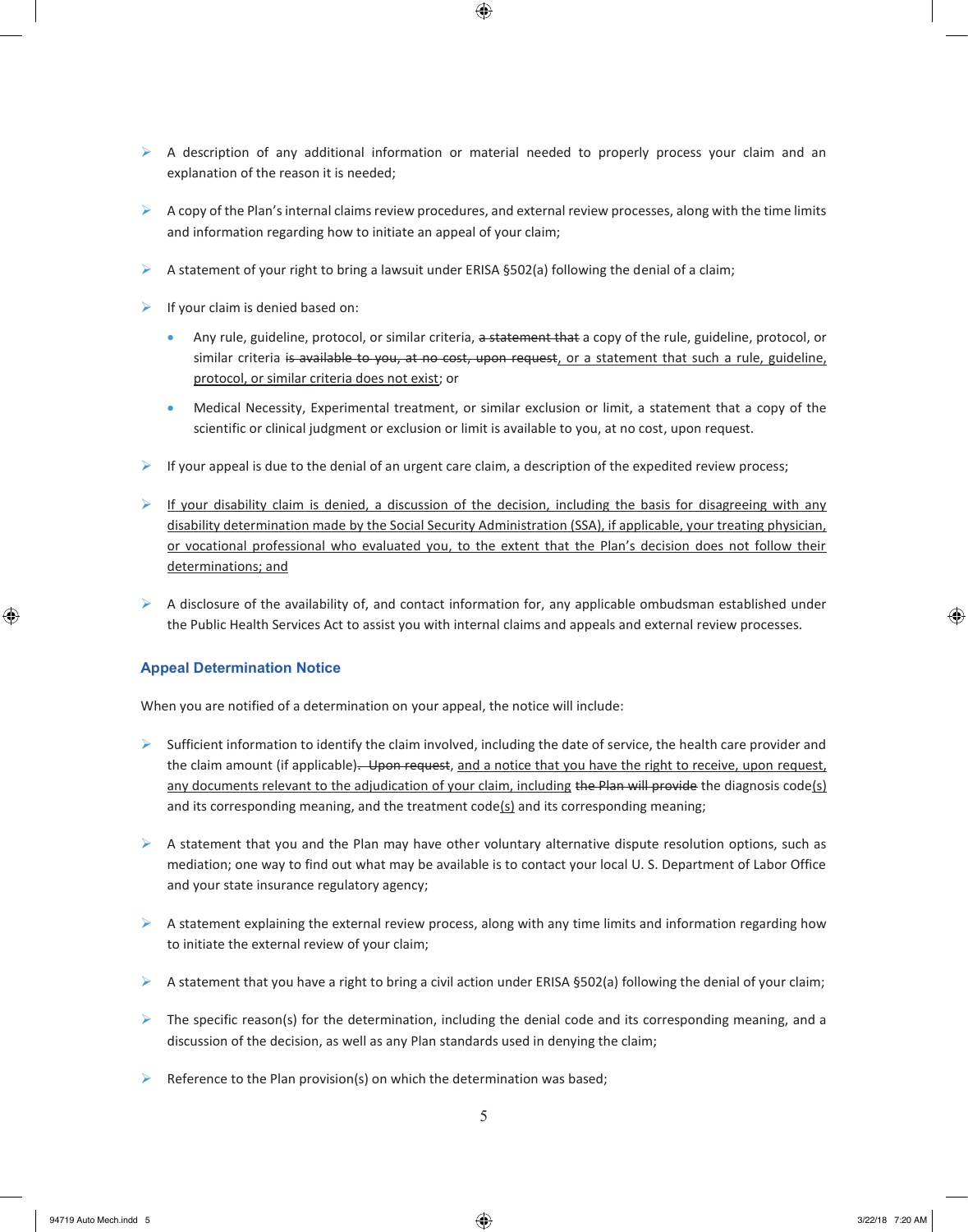- $\triangleright$  A statement that you are entitled to receive upon request, free access to and copies of documents relevant to your claim;
- $\triangleright$  If your claim is denied based on:
	- Any rule, guideline, protocol, or similar criteria, a statement that a copy of the rule, guideline, protocol, or similar criteria is available to you, at no cost, upon request, or that such a rule, guideline, protocol, or similar criteria do not exist; or
	- Medical Necessity, Experimental Medical Necessity, Experimental treatment, or similar exclusion or limit, a statement that a copy of the scientific or clinical judgment is available to you at no cost upon request.
- If your disability claim is denied, a discussion of the decision, including the basis for disagreeing with any disability determination made by the Social Security Administration (SSA), if applicable, your treating physician, or vocational professional who evaluated you, to the extent that the Plan's decision does not follow their determinations;
- $\triangleright$  A description of the Plan's internal limitations period within which you must file a lawsuit challenging the denial of your appeal, if you choose to do so (this period is two years from the date your appeal is denied); and
- $\triangleright$  A disclosure of the availability of, and contact information for, any applicable ombudsman established under the Public Health Services Act to assist you with internal claims and appeals and external review processes.

#### Medical Judgments or Vocational Experts

If your claim or appeal is denied on the basis of a medical judgment made by a medical or vocational professional, the Plan will consult with a health care professional who:

- $\triangleright$  Has appropriate training and experience in the field of medicine or vocation involved in the medical judgment pertaining to your claim; and
- In the case of an appeal, Wwas not consulted (or is not subordinate to the person who was consulted) in connection with the denial of your claim.

You have the right to be advised of the identity and views of any medical and vocational experts consulted in making a determination of your appeal claim. If the Plan's decision disagrees with the views of the experts consulted in connection with your claim or appeal, you will also be provided with the basis for disagreement.

#### Deemed Exhaustion

If the Plan Administrator fails to adhere to the claims and appeals procedures set forth herein, you are deemed to have exhausted the Plan's claims and appeals procedures, and may initiate external review of your claim (as provided above), or file a legal action regarding your claim, unless the Plan Administrator's violation(s) of its claims and appeals procedures are (1) *de minimis*; (2) non-prejudicial to you i.e., the violation(s) do not cause, and are not likely to cause, prejudice or harm to you (the claimant); . The Plan's violation(s) of its claims and appeals procedures are considered *de minimis* if the Plan demonstrates that the violation(s) (13) were for due cause, or due to matters beyond the Plan's control; and (24) occurred in the context of an ongoing, good faith exchange of information with